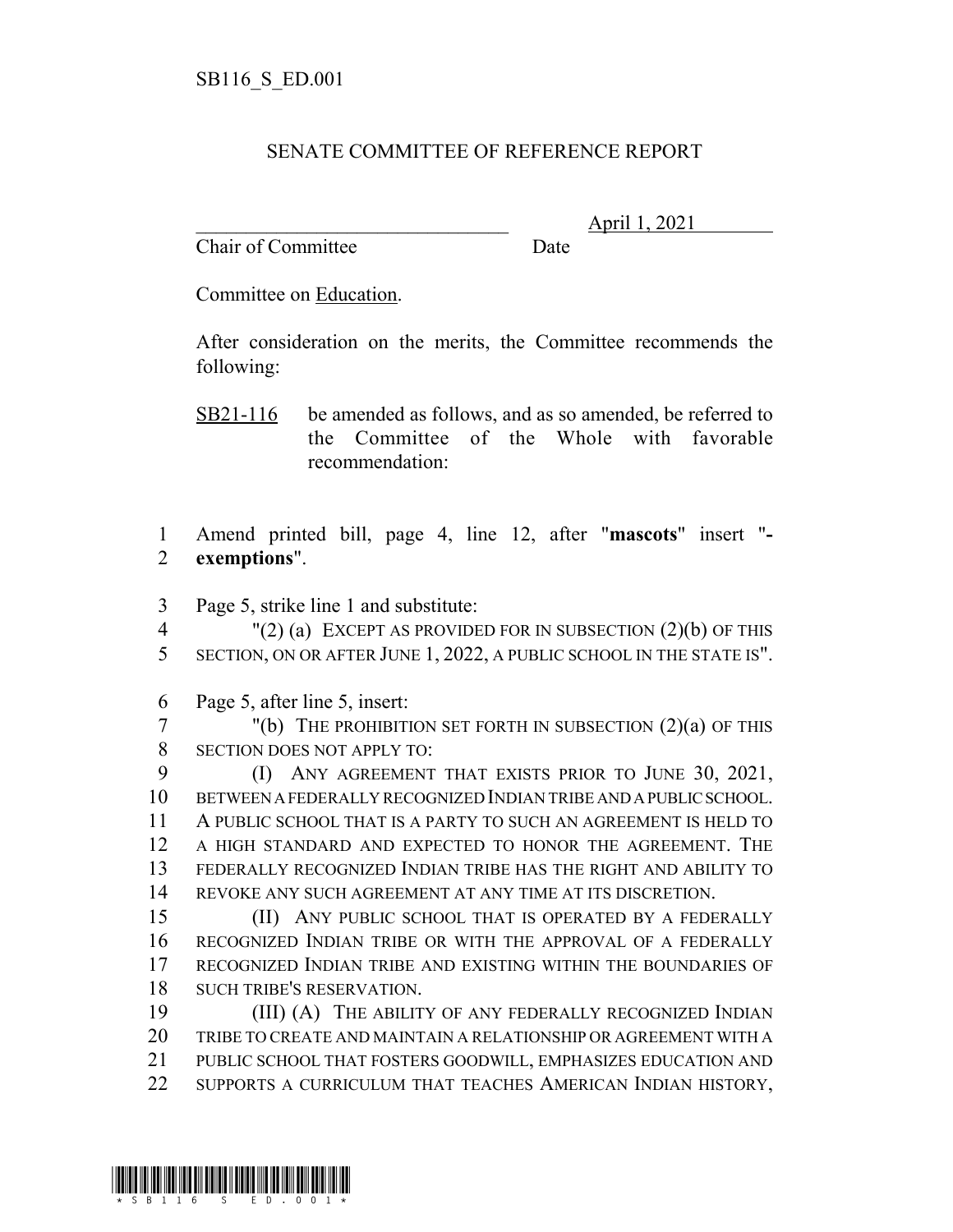AND ENCOURAGES A POSITIVE CULTURAL EXCHANGE. SUCH RELATIONSHIPS AND AGREEMENTS MAY INCLUDE IMPORTANT HISTORICAL FIGURES, NAMES, IMAGERY, TRIBAL NAMES, AND MORE.

 (B) ANY SUCH AGREEMENT ENTERED INTO BETWEEN A PUBLIC 5 SCHOOL AND A FEDERALLY RECOGNIZED INDIAN TRIBE AFTER JUNE 30, 2021, MUST BE MADE IN CONSULTATION WITH THE FEDERALLY RECOGNIZED INDIAN TRIBE AND ONLY IF SUCH TRIBE WISHES TO ENTER INTO THE AGREEMENT.THE AGREEMENT MAY ALLOW THE PUBLIC SCHOOL TO USE AN AMERICAN INDIAN MASCOT, BUT ONLY IF THE AMERICAN INDIAN MASCOT IS SPECIFICALLY NAMED AFTER THE FEDERALLY RECOGNIZED INDIAN TRIBE THAT IS A PARTY TO THE AGREEMENT. IN ANY SUCH AGREEMENT, THE TRIBAL NAME USED IS SELECTED AT THE 13 DISCRETION OF THE FEDERALLY RECOGNIZED INDIAN TRIBE THAT IS A PARTY TO THE AGREEMENT. ANY FEDERALLY RECOGNIZED INDIAN TRIBE THAT HAS ENTERED INTO SUCH AN AGREEMENT HAS THE RIGHT AND ABILITY TO REVOKE ANY SUCH AGREEMENT AT ANY TIME AT ITS DISCRETION.

 (C) FOR THE PURPOSES OF THIS SECTION, A "FEDERALLY RECOGNIZED INDIAN TRIBE" IS ONE OF THE FORTY-EIGHT CONTEMPORARY TRIBES WITH TIES TO COLORADO, DEVELOPED BY HISTORY COLORADO IN PARTNERSHIP WITH THE COLORADO COMMISSION OF INDIAN AFFAIRS.THIS LIST MAY CHANGE OVER TIME BUT IS THE OFFICIAL LIST TO BE USED FOR 23 THE PURPOSES OF THIS SECTION.".

- Page 5, line 15, after "**mascots**" insert " **exemptions**".
- Page 5, strike line 26 and substitute:

 "(2) (a) EXCEPT AS PROVIDED FOR IN SUBSECTION (2)(b) OF THIS SECTION, ON OR AFTER JUNE 1, 2022, A PUBLIC INSTITUTION OF HIGHER".

Page 6, after line 3, insert:

29 "(b) THE PROHIBITION SET FORTH IN SUBSECTION (2)(a) OF THIS SECTION DOES NOT APPLY TO:

 (I) ANY AGREEMENT THAT EXISTS PRIOR TO JUNE 30, 2021, BETWEEN A FEDERALLY RECOGNIZED INDIAN TRIBE AND A PUBLIC INSTITUTION OF HIGHER EDUCATION. A PUBLIC INSTITUTION OF HIGHER EDUCATION THAT IS A PARTY TO SUCH AN AGREEMENT IS HELD TO A HIGH STANDARD AND EXPECTED TO HONOR THE AGREEMENT. THE FEDERALLY RECOGNIZED INDIAN TRIBE HAS THE RIGHT AND ABILITY TO REVOKE ANY SUCH AGREEMENT AT ANY TIME AT ITS DISCRETION.

(II) ANY PUBLIC INSTITUTION OF HIGHER EDUCATION THAT IS